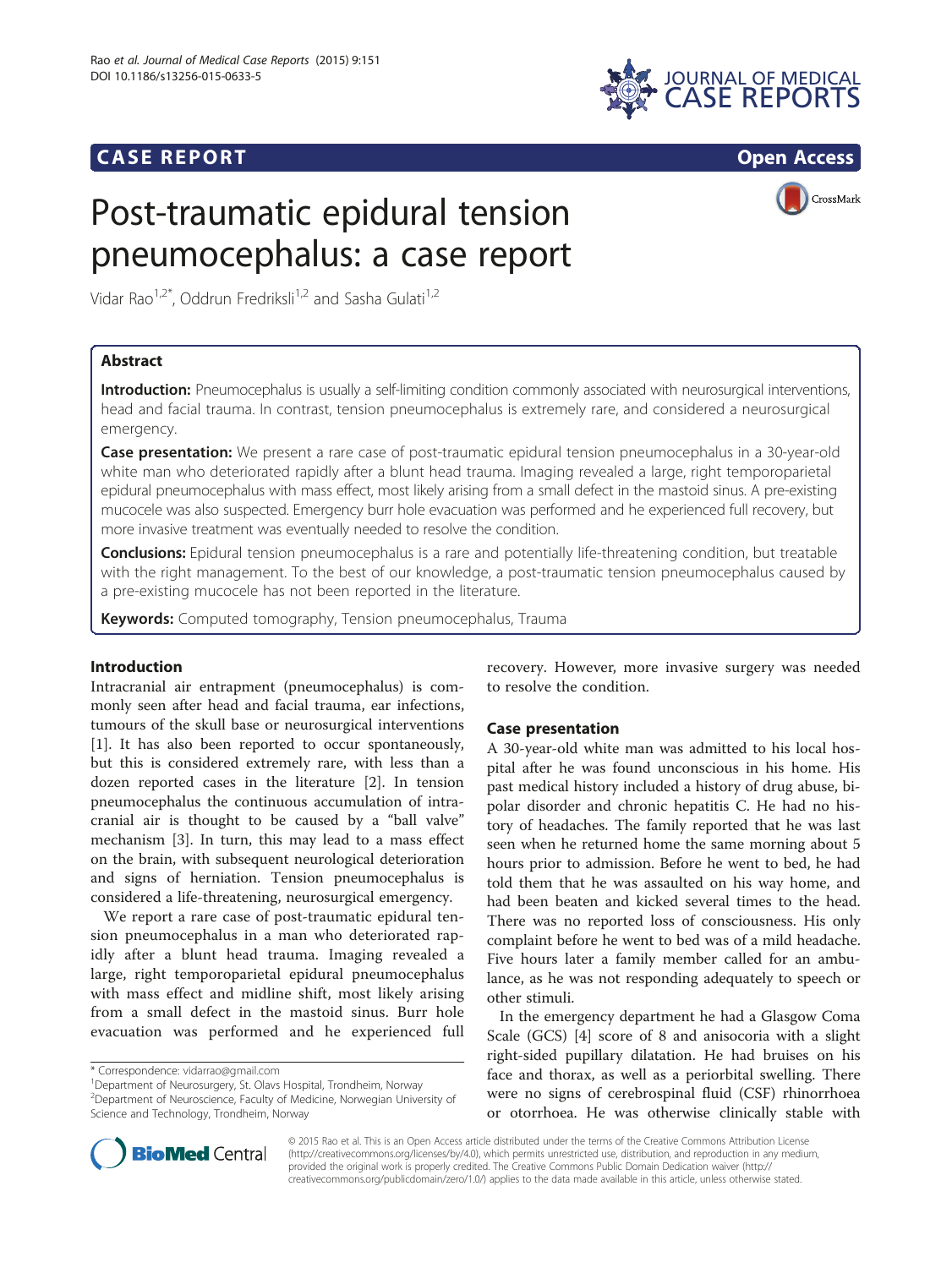normal vital parameters (blood pressure 125/60mmHg, regular heart rate/pulse 75/minute, oxygen saturation 100 %). The initial examination performed by a trauma team included X-ray imaging of his thorax and pelvis, that were found normal, as well as ultrasound of his abdomen, which showed no sign of free fluid. Imaging with computed tomography (CT) of his head revealed a 10cm×4cm expansive epidural lesion in the right temporoparietal region causing significant anteromedial compression of the right lateral ventricle and a midline shift of 7mm (Fig. 1a and b). The lesion had the attenuation values of air (−1000 Hounsfield units), and there were no signs of intracranial bleeding. There were no signs of herniation. CT also demonstrated a communication between the right mastoid sinus and the epidural space, and a fracture was suspected (Fig. 1c). He was immediately intubated and transported by helicopter at sea level to the nearest neurosurgical department, located approximately 180km away, where an emergency burr hole evacuation was performed to equalize the pressure. He experienced immediate recovery and was extubated the same day. In the evening he had a full GCS score of 15. On examination there were no neurological deficits. A postoperative control CT the first postoperative day showed a small epidural bleed in the compartment that previously was filled with air, but the majority of the epidural air was removed and the midline was normalized (Fig. 1d).

The following days he deteriorated and consecutive CT scans demonstrated increasing air entrapment. An indication for more invasive surgery was found, and a craniotomy with cranialization and sealing of the mastoid sinus with autologous musculature, an absorbable fibrin patch (Tachosil®) and fibrin glue (Tisseel®) was performed, to prevent further air entrapment. The dura was intact, and there was no leakage of cerebrospinal fluid. During the procedure several bony defects were found in his mastoid bone, and a mucosal membrane arising from the mastoid sinus found adherent to his skull and dura mater (that is, a mucocele) was removed.



Fig. 1 Imaging with computed tomography of the head revealed a 10cm×4cm expansive epidural lesion in the right temporoparietal region causing significant anteromedial compression of the right lateral ventricle and a midline shift of 7mm (a and b). A communication between the right mastoid sinus and the epidural space caused by a fracture was suspected (c). Postoperative control computed tomography the first postoperative day showed a small epidural bleed in the compartment that previously was filled with air, but the majority of the epidural air was removed and the midline was normalized (d)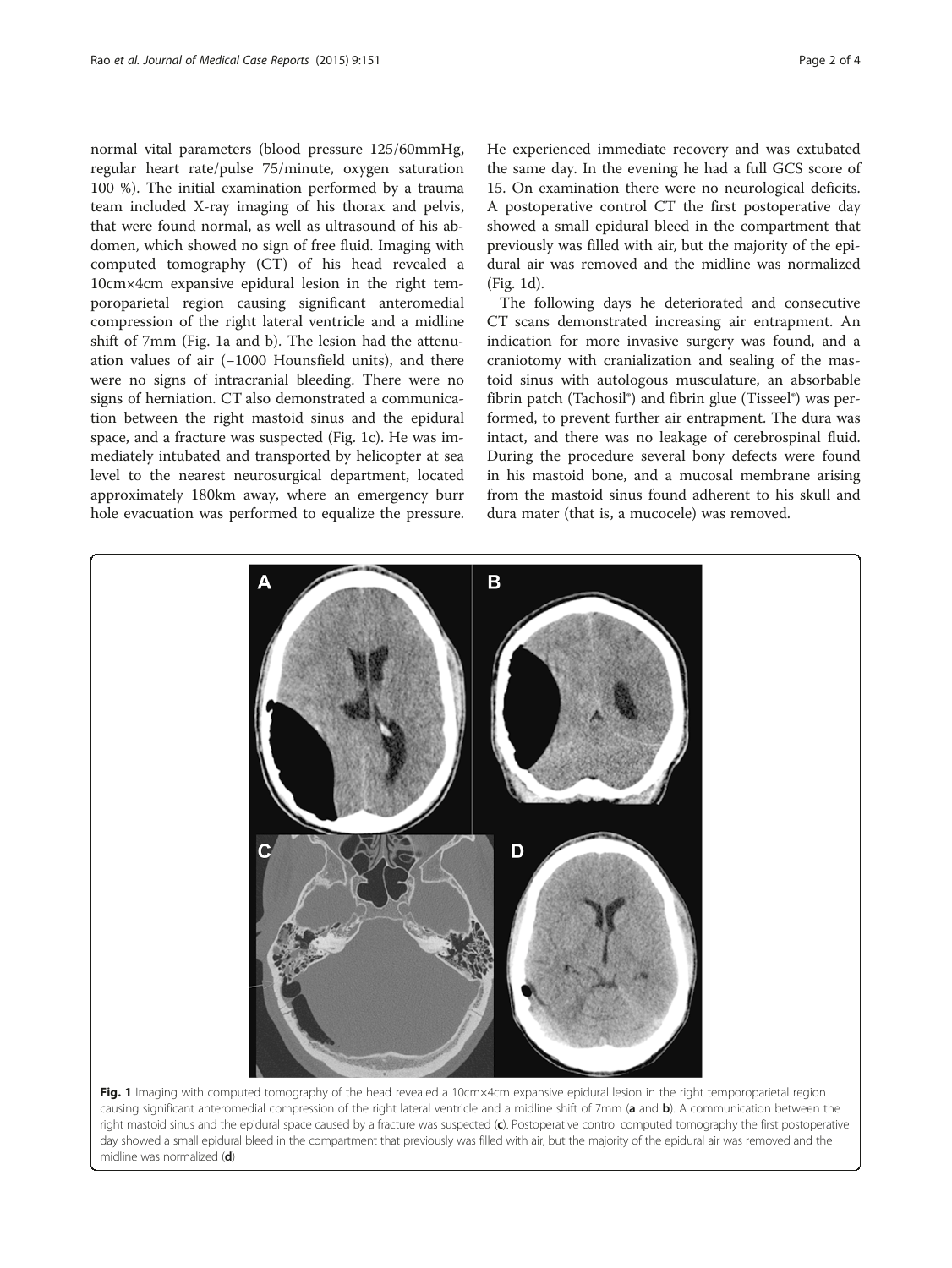He recovered quickly from this procedure, and postoperative CT scans were satisfactory, with re-expansion of the dura, resolution of the midline shift, and only minor residuals of the epidural air. He was discharged from the hospital 15 days after admission.

Unfortunately, 4 weeks later he deteriorated again, and complained of increasing headaches and diplopia. Renewed CT scans revealed increasing entrapment of the residual air, and a second surgery was performed. The same procedure was repeated, and a recanalization of the defect in the bone was found. Again, thorough sealing was obtained with bone wax, a fibrin patch and fibrin glue, and this time it ultimately turned out to be successful. The latest follow-up CT scan performed 4 months later was still found to be satisfactory.

#### **Discussion**

Intracranial pneumocephalus was first described in an autopsy report of a trauma patient in 1866 [[5\]](#page-3-0). Some years later Chiari reported a similar finding in an autopsy of a patient with chronic ethmoid sinusitis [[6\]](#page-3-0). The usefulness of X-ray in diagnosing intracranial air was demonstrated by Luckett in 1913 [[7\]](#page-3-0), and 1 year later Wolff was the first to use the term pneumocephalus [[8\]](#page-3-0).

A previous review of the underlying causes indicated that trauma was the most common cause of pneumocephalus, associated with nearly 75 % of the cases, whereas neoplasm and infection were found in 13 % and 9 % of the cases, respectively [\[3](#page-3-0)]. In the same study, spontaneous or idiopathic pneumocephalus was only found in 0.6 % of the cases. Spontaneous otogenic pneumocephalus is considered very rare, and has been reported less than a dozen times in the literature [[2\]](#page-3-0).

Pneumocephalus is most easily diagnosed on CT [\[9](#page-3-0)], which can detect quantities of air as low as 0.5ml. Air appears dark black (that is, darker than CSF) with attenuation values of −1000 Hounsfield units [[10\]](#page-3-0), and will have a different distribution pattern depending on the localization. Depending on the underlying cause, the intracranial air can be distributed in the epidural space, subdural space or subarachnoid space, intraventricular or intracerebral, or a combination of these. A typical finding after burr holes or craniotomies is frontal air entrapment with a bilateral distribution, and has been described as the Mount Fuji sign [\[11\]](#page-3-0), as it resembles the silhouette of the famous Japanese volcano.

The treatment depends on the underlying cause of air entrapment, but in most cases it resolves spontaneously with conservative care. In symptomatic postoperative pneumocephalus, treatment with 100 % oxygen has been shown to increase the rate of reabsorption [[12\]](#page-3-0). Tension pneumocephalus producing significant symptoms is considered a neurosurgical emergency, and must be evacuated similar to an intracranial hematoma. Treatment

options include puncture with a needle if there is an existing burr hole, or placement of a new burr hole. Otogenic pneumocephalus is also usually managed surgically, at least in the few cases reported in the literature, in an attempt to equalize pressure and close the fistula causing intracranial air entrapment. Due to its rarity, the optimal treatment is unknown. Closing of the fistula can be obtained with autologous muscle grafts, fascia flaps, bone wax, artificial fibrin patches or fibrin glue, most often in combination [\[2\]](#page-3-0).

In our case we present a patient with a large, temporoparietal pneumocephalus, where air was introduced to the intracranial epidural space through a small defect in the mastoid bone, with a fistula into a mucous compartment. Due to the history of a significant blunt head trauma a few hours prior to admission, it was considered to be post-traumatic. As he experienced rapid clinical deterioration and life-threatening symptoms of herniation, immediate pressure relief was indicated, and obtained with a burr hole evacuation of the entrapped air. Although the patient experienced a short relief of symptoms caused by tension, a more invasive procedure was needed to resolve the condition. A craniotomy with cranialization of the mastoid sinus and thorough sealing of the defect in the mastoid bone was performed to prevent air from escaping through the sinus into the epidural space. Due to inadequate sealing, repeat surgery was needed 4 weeks later to eventually treat the problem. Based on the intraoperative findings of an extensive mucous membrane, it is reasonable to believe that a preexisting mucocele originating from the mastoid sinus must have been a contributing factor, allowing air to enter the epidural space. In addition, a thinning of the skull bone adjacent to the epidural air suggests that there has been a mass lesion there for a substantial time. A possible mechanism could also be the rupture of this mucocele, most likely caused by the head trauma, allowing air to enter the epidural space from the mastoid sinus and causing tension pneumocephalus.

#### **Conclusions**

Epidural tension pneumocephalus is a rare and potentially life-threatening condition, but treatable with the right management. To the best of our knowledge, a post-traumatic tension pneumocephalus caused by a pre-existing mucocele has not been reported in the literature. Unfortunately, we do not have any prior imaging of this patient to ultimately prove this theory.

## Consent

Written informed consent was obtained from the patient for publication of this case report and accompanying images. A copy of the written consent is available for review by the Editor-in-Chief of this journal.